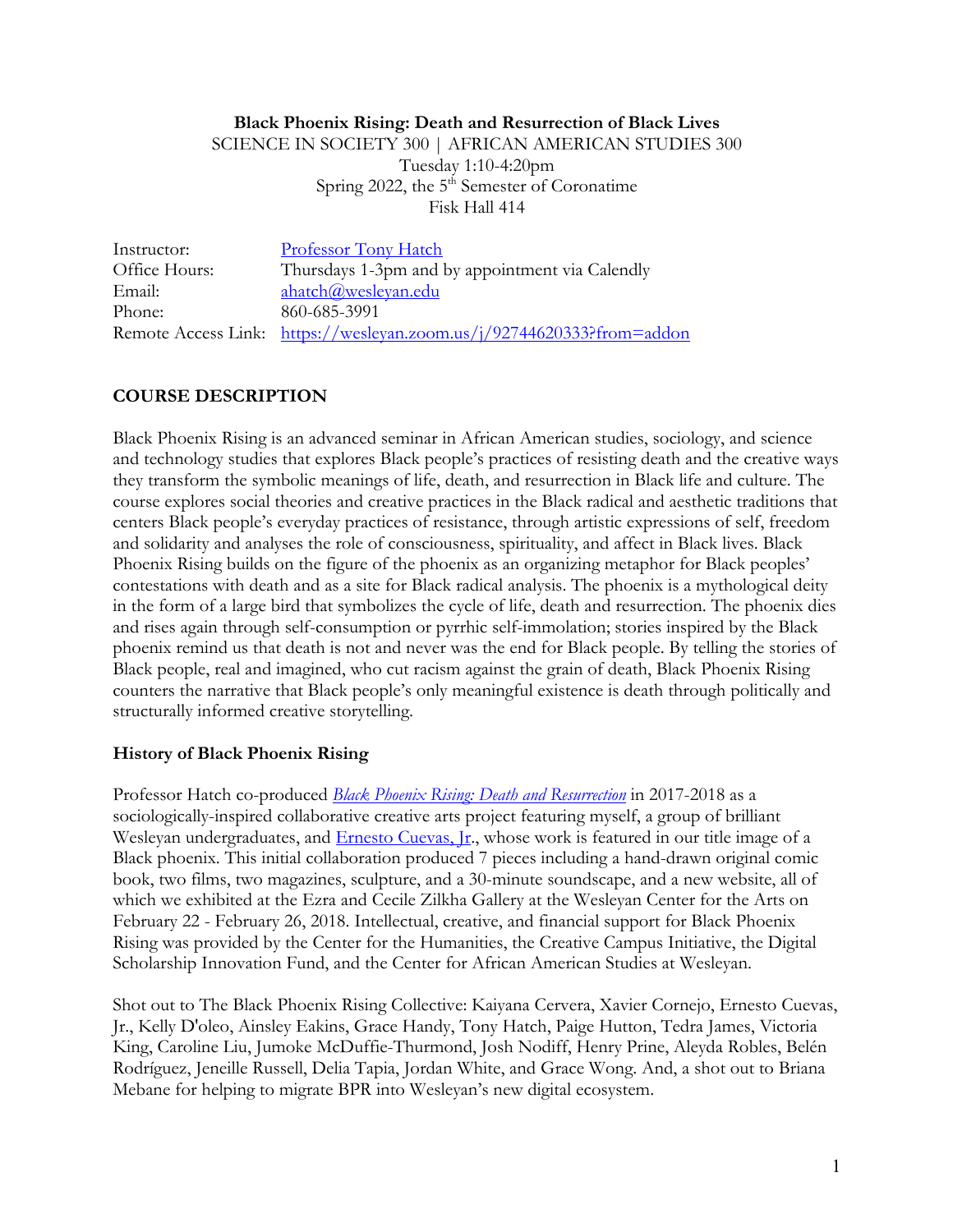At the time in 2017-2018, the first generation of BPR had discussions about this moment, when a second generation of Wesleyan students, scholars, and artists, would convene to take up the seminar's work in exploring creative and expressive affirmations of Black life in response to pernicious forms of anti-black racism. The 2017-2018 Black Phoenix died, but out of its ashes, the 2021-22 Black Phoenix is born. It is our work to carry forward in dialogue with members of the first collective, several of whom remain in contact with me about the work.

In spring 2022 (March 7 – April 15) I am piloting *Black Phoenix Rising* as a free online mini-course through Wesleyan University. (Living A Good Life is the other pilot course). I'm in the final stages of designing and developing the mini course, which I have developed in tandem with the version of the seminar outlined here.

I do not have grand aspirations that your iteration of BPR produce an art exhibit's worth of material; nor do I expect that we will be able to achieve the level of collaboration of the 2017-2018 group. This is a different seminar than that one for strategic pedagogical reasons, based on completely different structural and material circumstances. I am not a faculty fellow at the Center for the Humanities and I have decided not to partner with an artist as a collaborator. I am a department chair and have an active lecture schedule this semester. And, we are all confronting an ongoing pandemic that makes life more grueling, suffering more widespread, and stress more enduring. My goal this semester is to follow the Black Phoenix theoretically, historically, and creatively with you in our time under the constraints and opportunities present to us, including what I expect will be rich engagements with artist Brandon Ndife and scholar Ashanté Reese.

Black Phoenix Rising activates all four competencies of Mapping, Expressing, Mining, and Engaging.

*Mapping*: Navigating Complex Environments. This course maps bodies of knowledge and social practices across academic disciplines, creative fields, and diverse social contexts.

*Expressing*: Writing and communication. This course features multiple modes of human expression and communication in fiction and non-fiction texts, performances, and cultural artifacts to convey course content.

*Mining*: Empirical analysis and interpretation. This course offers a reinterpretation of the social history of African Americans' resistance to racism and forms of death through a thematic excavation of social theory, cultural texts and artefacts within a curated archive.

*Engaging*: Negotiating Cultural Contexts. This course engages an urgent collective need to confront what racism has done and continues to do to societies and invites students to negotiate cultural contexts in ways that work to abolish racism.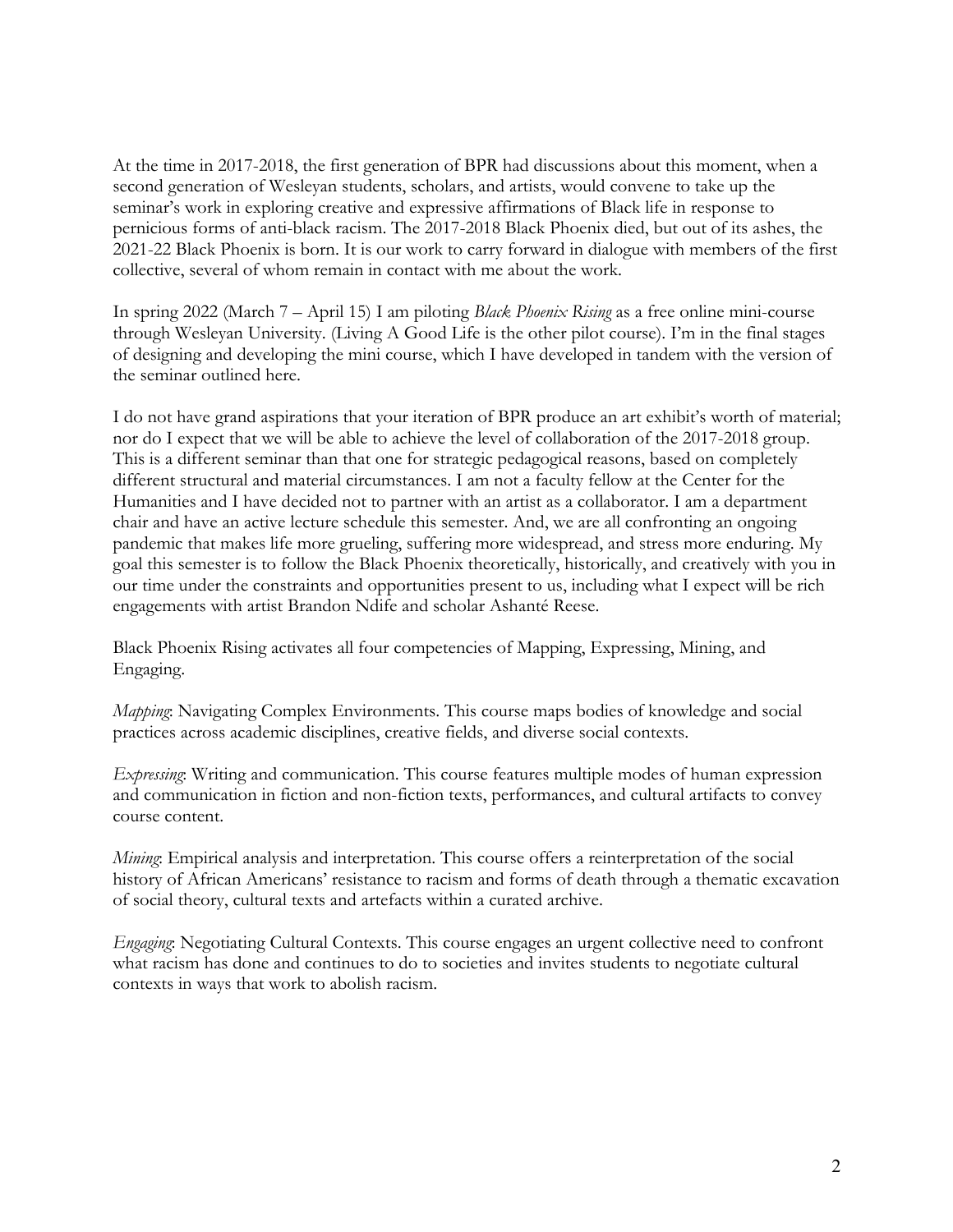#### **COURSE READINGS**

All course readings are available as PDFs in Moodle or as e-books through the Wesleyan Online Library. I will also create a Course Pack. You may want to purchase two books for close reference, although I provide free electronic access to all required readings:

Gaye Theresa Johnson and Alex Lubin (editors). *Futures of Black Radicalism*. Verso, 2017.

Christina Sharpe. *In the Wake: On Blackness and Being*. Duke University Press, 2016.

# **COURSE WORK AND GRADING**

Your grade in this class is calculated out of **500 points** distributed across four elements:

| Class Engagement | $100$ points | 20 percent |
|------------------|--------------|------------|
| Menagerie        | $150$ points | 30 percent |
| Class Project    | 175 points   | 35 percent |
| Class Portfolio  | 75 points    | 15 percent |

### **CLASS ENGAGEMENT 100 points**

Class engagement tracks your active participation in class lectures, discussion groups, and in one-onone meetings with Professor Hatch. Please engage in your individual and our collective learning as fully as you are able all semester long. The single most important thing I want you to spend your time doing is reading. Read the material assigned and follow up on any leads that occur to you while reading. Take notes. Come to class and to our meetings ready to discuss the ideas in generative and open ways. Create space for other people to learn and practice engaged listening when they speak. Minimize any distractions that might interfere with your or others' learning (e.g., use your computer mindfully in class). Our coming together to learn is an extraordinary privilege paid for by the sacrifices of others. Some have paid higher prices, but I want to foster an environment where we can all learn from and teach each other. The pandemic will undoubtedly affect how we all engage this class. I'd like for us to survive the pandemic, not overachieve in it.

#### **MENAGERIE 150 points Due weekly as part of the Class Portfolio**

The menagerie consists of a curated set of seven (7) artifacts and annotations that best speak to our seminar's themes. Out of the ten (10) class meetings for which readings are required, you can choose which seven (7) sessions for which you will select an artifact and write an annotation (I have indicated the set of ten sessions with a (\*) in the course calendar below). You will earn up to 20 points per week plus 10 points for assembling your menagerie all together for your Class Portfolio; see my description in your Class Project below for more detail on how I evaluate annotations.

**Before class each Tuesday by 12 noon,** upload your weekly selection and annotation to Moodle for credit and potential sharing with the class. Our collective selections will form an extended evidentiary basis for class discussion. The artifacts can be "texts" of any kind including scholarly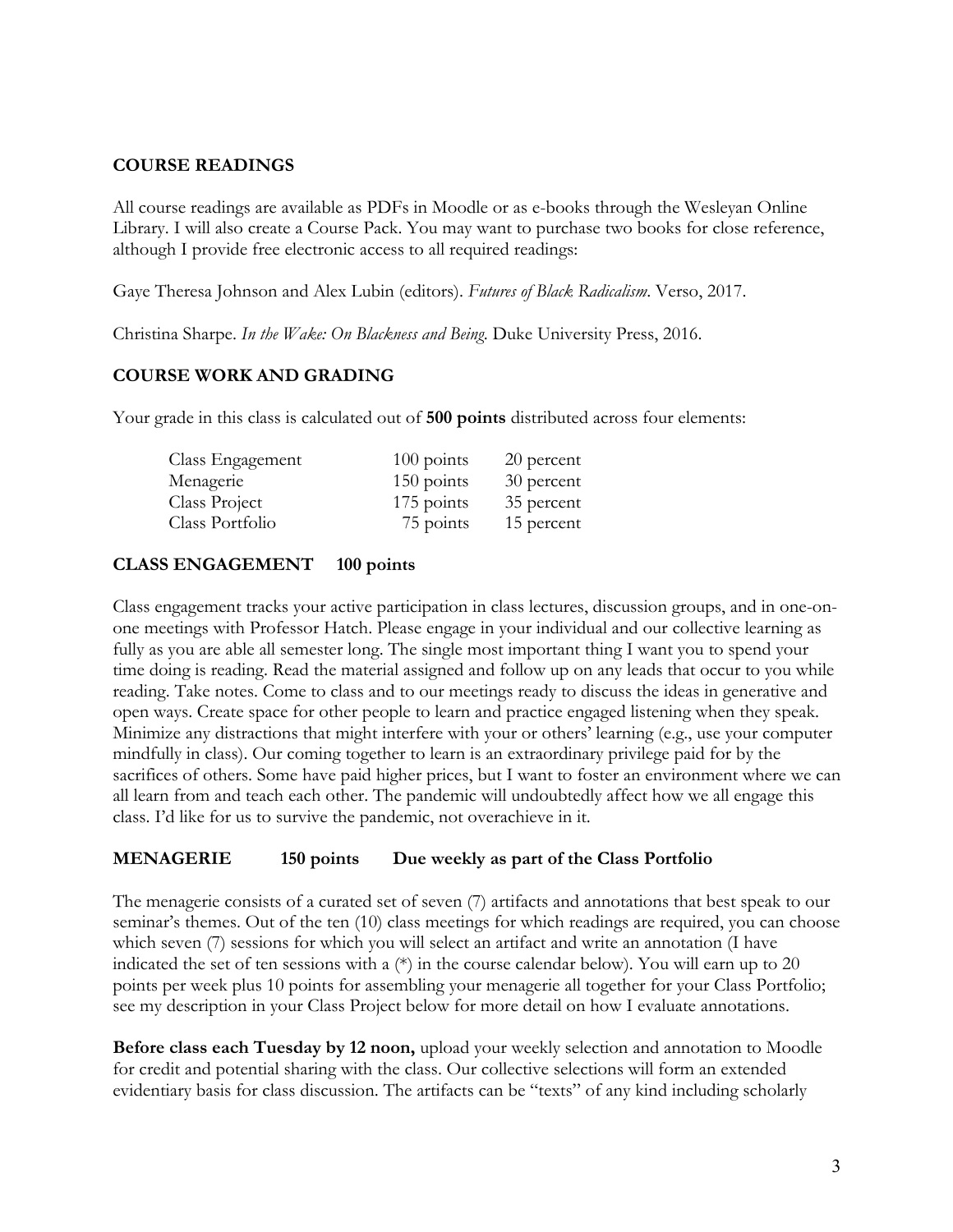sources, cultural media, and creative work. You can build your menagerie around any of the following eight categories (or propose new category if one comes to mind), but try to diversify your interests across categories.

- 1. Films & Documentaries
- 2. Songs/Albums
- 3. Novels & Short Stories
- 4. Performance Art (Theater, Dance, etc.)
- 5. Visual Art
- 6. News stories
- 7. Short form writing (blogs, op-eds, essays)
- 8. Scholarly sources (books, chapters, articles)

Each annotation should be 100 words long and offer your brief and cursory justification for selecting the artifact in relationship to one (or more) of our course readings. Please cite any sources appropriately in each annotation.

#### **CLASS PROJECT 175 POINTS DUE MAY 13 as part of the Class Portfolio**

Your course project will actualize one of your Project Blueprints. Pick one the following three options for your Class Project. You will submit your project as part of the Class Portfolio.

- 1. **Analytic Essay:** Write a 2,500-3,000-word analytic essay that uses theoretical ideas from the black radical tradition to analyze a topic of your choice. Your task is to write your essay as if you are writing to a public audience that wants and needs to be informed about your topic. You are not writing a public lecture, but you need to write with a public audience in mind. Deliver an engaging didactic essay that teaches your framework to your audience and then uses that framework to analyze your chosen topic. Tell us exactly what we should think about your topic, given your framework. Educate us—convince us that these ideas and your analysis are important. This essay must include four sections: An Introduction, Theoretical Framework, Analysis, Conclusion. More details later.
- 2. **Annotated Bibliography + Framing Essay:** Produce an annotated bibliography of 12 annotations of journal articles/books/texts that help you advance a larger intellectual or political project (e.g., honors thesis, non-profit formation, activism, etc.). Write a 500-word framing essay that justifies your choices and offers a provisional evaluation of the fields and information referenced in the annotation. What you highlight in your annotations is up to you and depends on your overall interests. I will evaluate these annotations in terms of their coherence as a set (or set of themes), the clarity of your explications and prose, and the quality of your interpretations. Each annotation will be worth 10 points (10 x  $12 = 120 + 55$ ) for the essay). An annotated bibliography can provide you with a lovely opportunity to do some deep reading in an area of scholarship you'd like to know better. For example, if you wanted to *read* key texts in a particular field or area of interest, this can be accomplished via this option. The audience for an annotated bibliography is you and the point of it is to read, interpret, and annotate.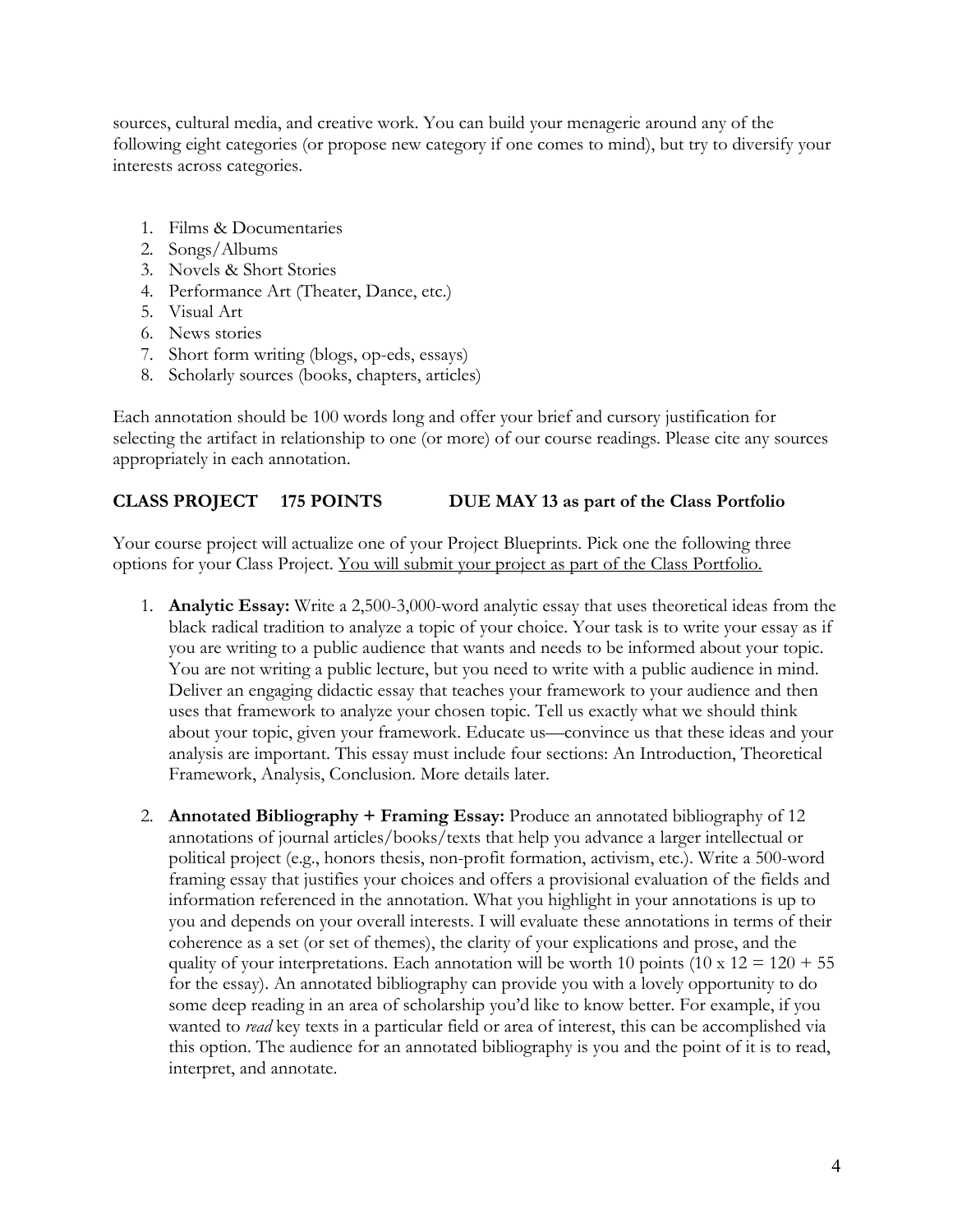NOTE: Three out of twelve (3/12) of your annotations must be focused on assigned readings from Black Phoenix Rising.

NOTE: Three out of twelve (3/12) can be drawn from your Menagerie with revised/sharpened annotations.

3. **Digital and Creative Scholarship:** Create and produce a piece of digital and/or creative scholarship inspired by Black Phoenix Rising. Use any digital technologies or any creative means available. Carefully limit the scope and scale of the project to be consistent with the other final projects. This will also include a substantive artists' statement if the scholarship is not communicated in a verbal or written form.

NOTE: We can talk about the promise, peril, and possibilities for *collaborative class projects* once the semester gets going. The first generation of BPR (2017) was focused on collaboration, but I have decided to allow for individual projects in the second generation (2022) partly due to the unique challenges of the pandemic for deep and sustained collaboration.

# **CLASS PORTFOLIO 75 POINTS DUE MAY 13 Midnight**

You will assemble a clear and well-organized class portfolio that packages all of your coursework into one comprehensive document.

- 1. Write a 2-page personal essay that describes your intellectual and creative labor in the context of your overall learning experience in this course and how it frames to your broader interests in science and technology studies, African American Studies, or other areas of praxis. Be specific when referencing our class experiences and materials (cite, if necessary). You might think of this as part of a draft for a graduate school application or, alternatively, as a creative and personal articulation of your interests. Make an effort to draw on the most important ideas, theories, and perspectives as you articulate your understandings, interests, and plans (65 points).
- 2. Your Menagerie (5 points)
- 3. Your Class Project (5 points)
- 4. Any appendices, notes, resources that you'd like to archive for the future archive.

# **COURSE CALENDAR**

# **February 1: Introductions, the Syllabus, and Experimentations**

# **Part I: FIRE**

The element of fire signifies the phoenix in a hot and inflamed state, fanning its flaming wings.

This section of the course explores the following questions: What is the nature of the threat to Black lives and how have forms of black radical praxis emerged to define and respond to those threats? We will situate the formation of #BLM in the context of the long durée of colonialism and interdisciplinary efforts to confront the complex infrastructures and practices of racism that flow from enslavement.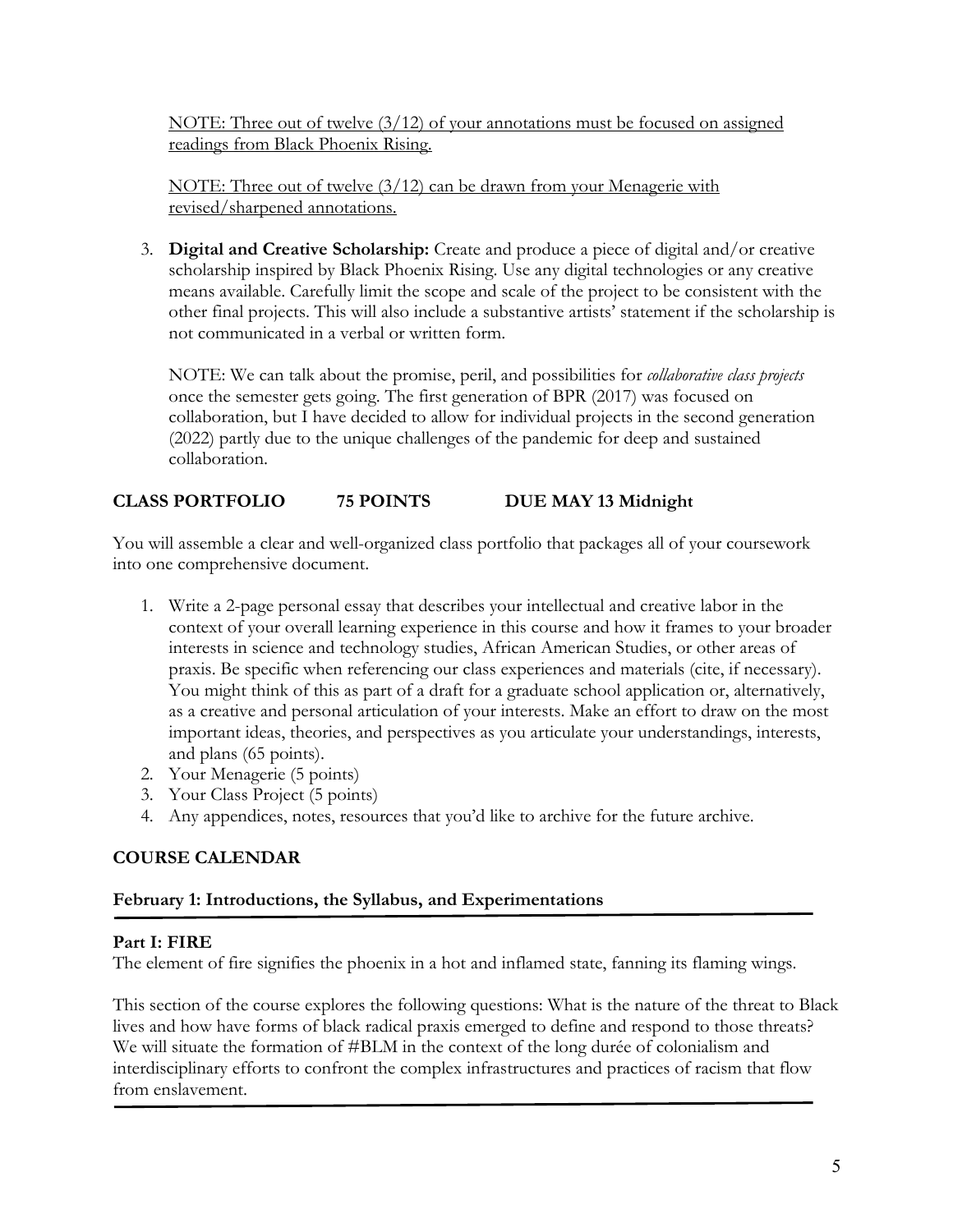### **February 8: Threat Analysis, #BlackLivesMatter, and Black Radical Praxis\***

Keeanga-Yamahtta Taylor. 2016. "Black Lives Matter is a Movement, not a Moment," pp. 153-190 in *From #BlackLivesMatter to Black Liberation*. Haymarket Books, 2016.

George Lipsitz. "What Is This Black in the Black Radical Tradition?" pp. 108-119 in Gaye Theresa Johnson and Alex Lubin (editors). *Futures of Black Radicalism*. Verso, 2017.

Fred Moten and Stefano Harvey. "Fantasy in the Hold," pp. 34-39 in The Undercommons: Fugitive Planning and Black Study. Wivenhoe, 2013. https://search-ebscohostcom.ezproxy.wesleyan.edu/login.aspx?direct=true&db=nlebk&AN=1194818&site=ehostlive&scope=site&ebv=EK&ppid=Page-\_\_-36

## **February 15: Necropolitics, Racial Capitalism, and Social Death\***

Achille Mbembe. 2003. "Necropolitics." *Public Culture* 15: 11-40.

Cedric Robinson. "The Nature of the Black Radical Tradition," pp. 167-171 in *Black Marxism: The Making of the Black Radical Tradition.* University of North Carolina Press, 2000 (original 1983). https://ebookcentral.proquest.com/lib/wesleyan/reader.action?docID=475202&ppg=207

Robin D.G. Kelley. "Why Black Marxism, Why Now? Boston Review. January 25, 2021. https://bostonreview.net/articles/robin-d-g-kelley-tk-2/.

Orlando Patterson. "Authority, Alienation, and Social Death," pp. 35-76 in *Slavery and Social Death: A Comparative Study.* E-book. Harvard University Press, 1982. https://hdl-handle-net.ezproxy.wesleyan.edu/2027/heb.03237.

# **Part II: WIND**

The element of wind signifies the phoenix in an active state of migration, marronage, and fugitivity.

This section of the course explores the following question: In response to necropolitics, racial capitalism, and social death, how have Black people used movements across space, time, and matter to evade capture, contact, and dehumanization? We will visit with artist Brandon Ndife whose work explores these and other themes and we will explore cultural histories of the phoenix in Black Egyptian cosmology.

### **February 22: Brandon Ndife and Excavations of Matter and Meaning\***

Review visitor materials. https://brandonndife.com/

View "Down to the Spoons and Forks" at the Zilkha Gallery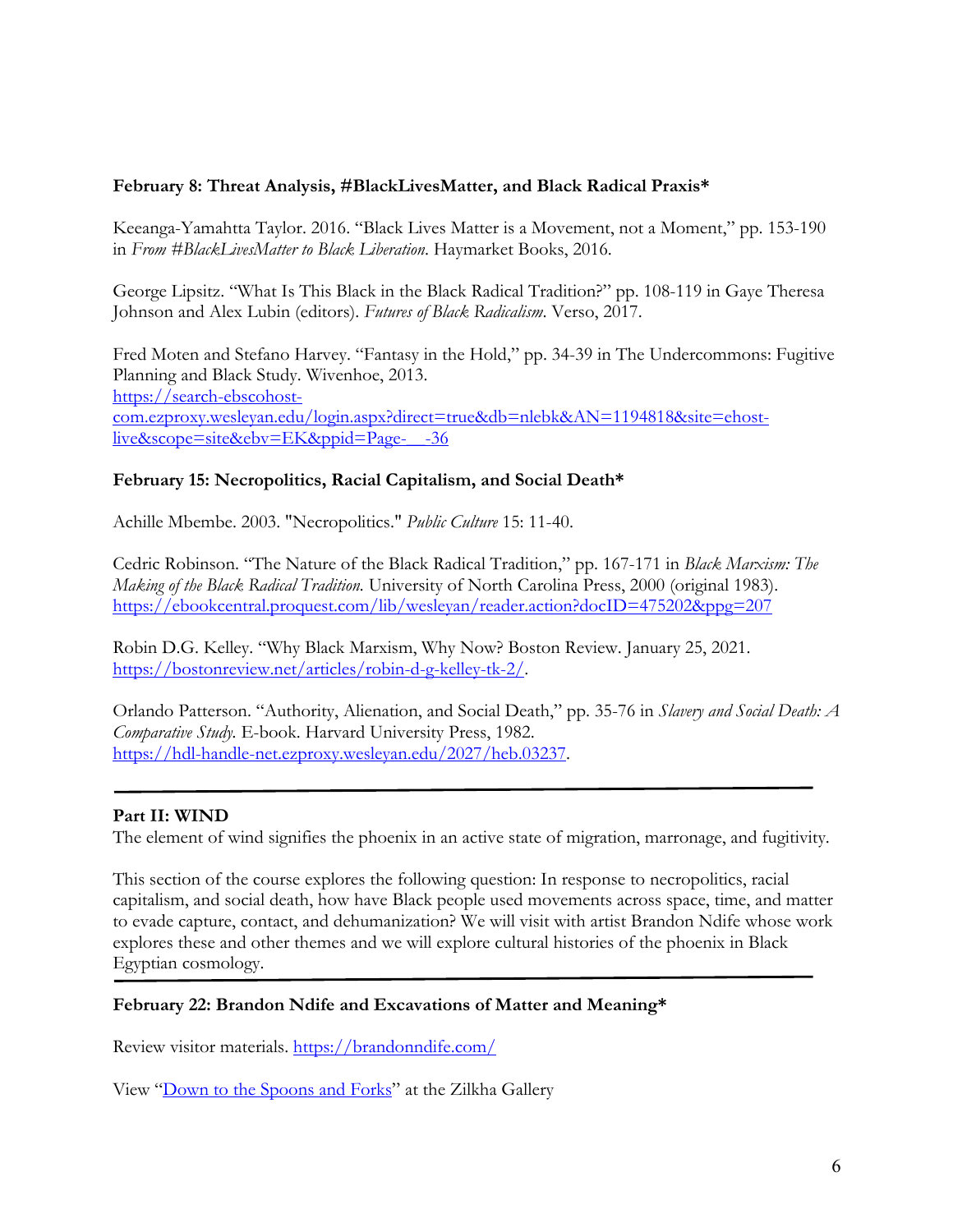@ 6PM: "Artist Talk: A Conversation with Brandon Ndife and Anthony Ryan Hatch at the Zilkha! https://www.wesleyan.edu/cfa/events/2022/02-2022/02222022-conversation.html

H.L.T. Quan. ""It's Hard to Stop Rebels That Time Travel": Democratic Living and The Radical Imagining of Old Worlds," pp. 173-193 in Gaye Theresa Johnson and Alex Lubin (editors). *Futures of Black Radicalism*. Verso, 2017.

Anthony Ryan Hatch. "Quantum Archeology in 12018: A Visionary Excavation," pp. 21-27 in *Street Matter-Decay& Forever/Golden Age: Khalil Robert Irving.* Ezra and Cecile Zilkha Gallery, Center for the Arts, Wesleyan University, 2019.

Mel Chen. "Lead's Racial Matters," pp. 159-188 in *Animacies: Biopolitics, Racial Mattering, and Queer Affect*. Duke University Press. 2012.

### **March 1: Phoenix Stories in Black Egyptian Cosmology and Culture\***

Mary Francis McDonald. "Phoenix redivivus." *Phoenix* 14, no. 4 (1960): 187-206. https://www.jstor.org/stable/1085860

Thomas P. Harrison. "Bird of Paradise: Phoenix Redivivus" Isis 52, no. 2 (1960): 173-180. https://www.jstor.org/stable/226849

Reginald S. Poole. The Chronology of Ancient Egypt. 1851. *Horae Aegypticae: Or, The Chronology of Ancient Egypt Discovered from Astronomical and Hieroglyphic Records from Its Monuments... and Illustrations of the History of the First Nineteen Dynasties, Showing the Order of Succession from the Monuments*. John Murray, 1851.

https://hdl.handle.net/2027/uc1.\$b560454

#### **March 8: No class due to COVID scheduling complications**

**March 15: Spring Break**

### **Part III: EARTH**

The element of earth signifies the phoenix in its smoldering ashen state, having exhausted its flames, now returning to the soil.

This section of the course explores questions of Black people's relationship to the soil, to food, and their formative work in the environmental justice movement in the United States. We will read about the racial capitalocene, revisit George Washington Carver, and spend time with anthropologist and author Ashanté Reese in an effort to theorize an intersectional and nuanced approach to environmental justice and ecological repair.

#### **March 22: Replanting Resistance, Black Radical Ecologies, and Signs of Regeneration\***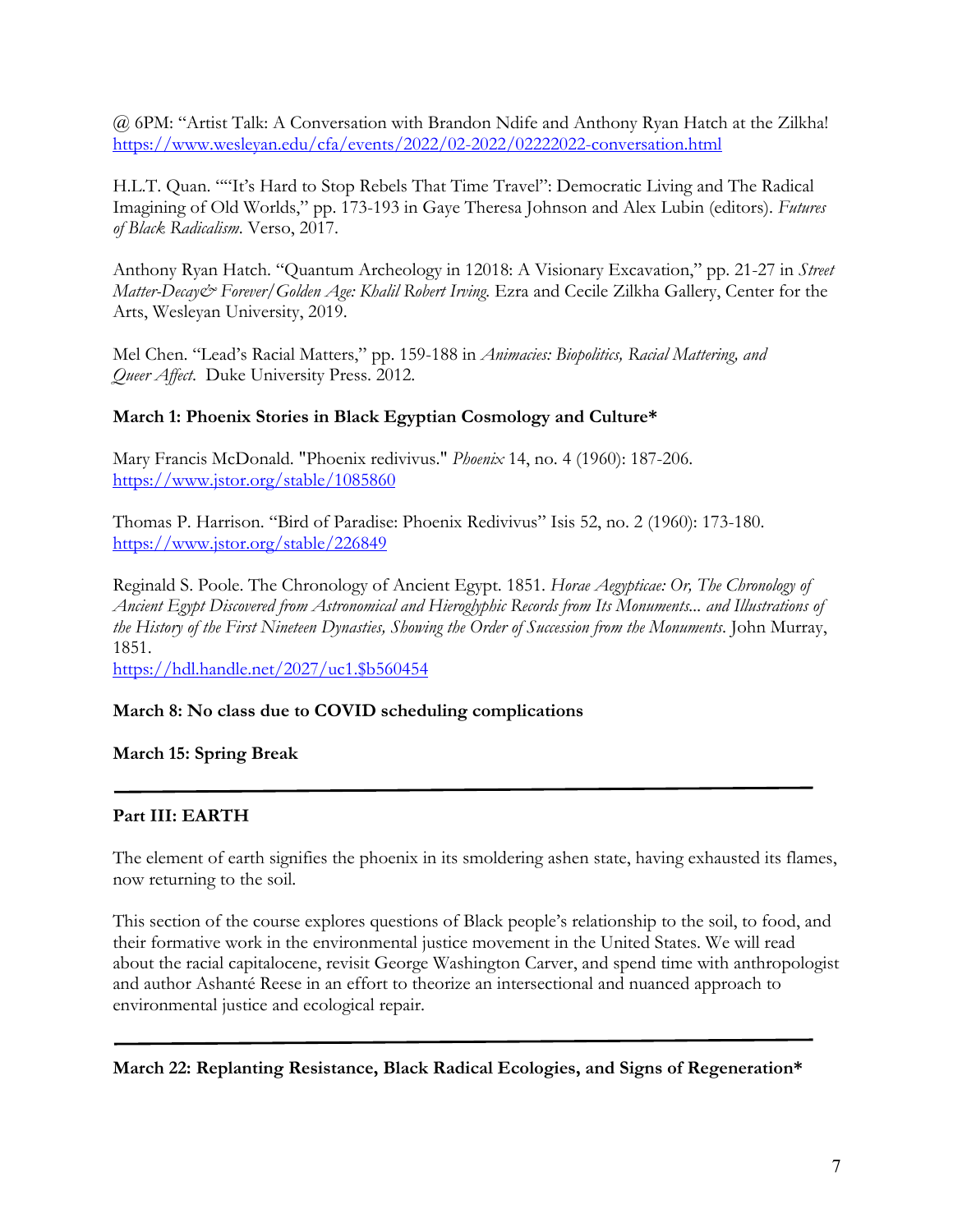Mark Hersey. "Where The Soil is Wasted," pp. 194-218 in *My Work is That of Conservation: An Environmental Biography of George Washington Carver*. University of Georgia Press, 2011.

Stephanie A. Malin and Stacia S. Ryder. 2018. "Developing deeply intersectional environmental justice scholarship." *Environmental Sociology* 4 (1): 1-7. https://doi.org/10.1080/23251042.2018.1446711

Francoise Verges. "Racial Capitalocene," pp. 72-82 in Gaye Theresa Johnson and Alex Lubin (editors). *Futures of Black Radicalism*. New York: Verso, 2017.

**March 24-26**: The Future of Health, Co-Organized by Anthony Hatch and Megan Glick; featuring keynote speaker Keith Wailoo with talks by Rene Alemeling, Hil Malatino, **Ashanté Reese**, Nayan Shah, and Zaira Simone-Thompson.

## **March 29: Ashanté Reese and Critical Black Anthropologies of Food\***

Review visitor materials: https://www.amreese.com/

Ashanté Reese. "Introduction: Black Food, Black Space, Black Agency," pp. 1-18 in Black Food Geographies: Race, Self-Reliance, and Food Access in Washington, D.C. University of North Carolina Press. https://www.jstor.org/stable/10.5149/9781469651521\_reese.5

Ashante Reesé. "What Is Our Culture? I Don't Even Know Nostalgia and Memory in Evaluations of Food Access," pp. 1-18 in Black Food Geographies: Race, Self-Reliance, and Food Access in Washington, D.C. University of North Carolina Press. https://www.jstor.org/stable/10.5149/9781469651521\_reese.8

See also: Hanna Garth and Ashanté Reese, eds. *Black Food Matters: Racial Justice in the Wake of Food Justice*. University of Minnesota Press, 2021. https://doi.org/10.5749/j.ctv182jtk0

### **April 5: Phoenix Stories in Early African American Life and Culture\***

Britt Russert. "Experiments in Freedom: Fugitive Science in Transatlantic Performance," pp. 113- 148 in *Fugitive Science: Empiricism and Freedom in Early African American Culture*. New York: New York University Press, 2017.

W.E.B. Du Bois. "Of Our Spiritual Strivings," in *The Souls of Black Folk*. 1903. https://www.gutenberg.org/files/408/408-h/408-h.htm#chap01

David Walker. *Walker's Appeal, in Four Articles; Together with a Preamble, to the Coloured Citizens of the World, but in Particular, and Very Expressly, to Those of the United States of America, Written in Boston, State of Massachusetts, September 28, 1829.*  http://www.davidwalkermemorial.org/appeal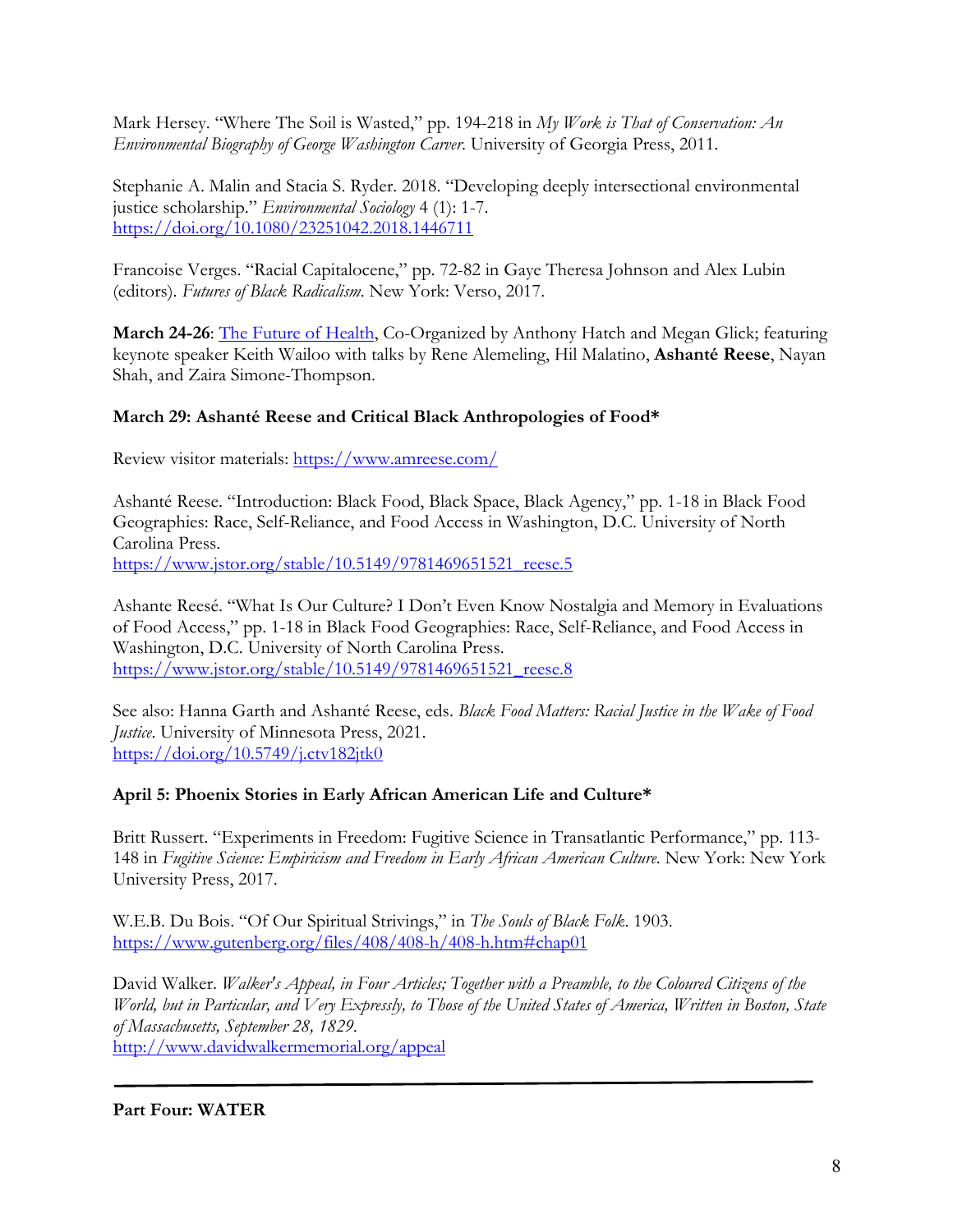The element of water signifies the phoenix in a cool state of incubation, memory, and restful enclosure within an egg. In this section of the class, we investigate the political and aesthetic significance of water, shipping, and memory in the afterlife of enslavement. We will use both Christina Sharpe and Toni Morrison as interpretive guides through the cold waters of the past in our journey to other shores.

## **April 12: In the Wake\***

Christina Sharpe. "The Wake" and "The Ship", pp. 1-67 in *In the Wake: On Blackness and Being*. Durham: Duke University Press, 2016.

## **April 19: Rememory and Black Matter\***

Christina Sharpe. "The Hold" and "The Weather", pp. 68-134 in *In the Wake: On Blackness and Being*. Durham: Duke University Press, 2016.

Toni Morrison, "Black Matter(s)," pp. 140-160 in *The Source of Self-Regard: Selected Essays, Speeches, and Meditations*. Knopf, 2019.

## **April 26: Individual and Collaborative Research**

## **May 3: End Times? Seeking Care and Community in the Midst of Chaos\***

Martin Luther King, Jr. "The World House," pp. 177-202 in *Where Do We Go From Here?: Chaos or Community*?. Beacon Press, 2010 (1967).

Alice Walker. Selection from *We Are the Ones We Have Been Waiting For: Inner Light in a Time of Darkness*. The New Press, 2021 (2006).

# **IMPORTANT COURSE POLICIES**

### DISCLAIMER

This syllabus provides a general plan for the remainder of the course: BIG deviations may be necessary. Any and all updates will be posted as Announcements in Moodle.

### GRADING SCALE

This class is graded A-F with no student option.

| <b>Percent</b> | Points      | Grade |
|----------------|-------------|-------|
| 97-100         | 485-500     | $A+$  |
| 93-96          | 465-484     | A     |
| $90 - 92$      | 450-464     | $A -$ |
| 87-89          | 435-449     | $B+$  |
| 83-86          | 415-434     | B     |
| 80-82          | $400 - 414$ | В-    |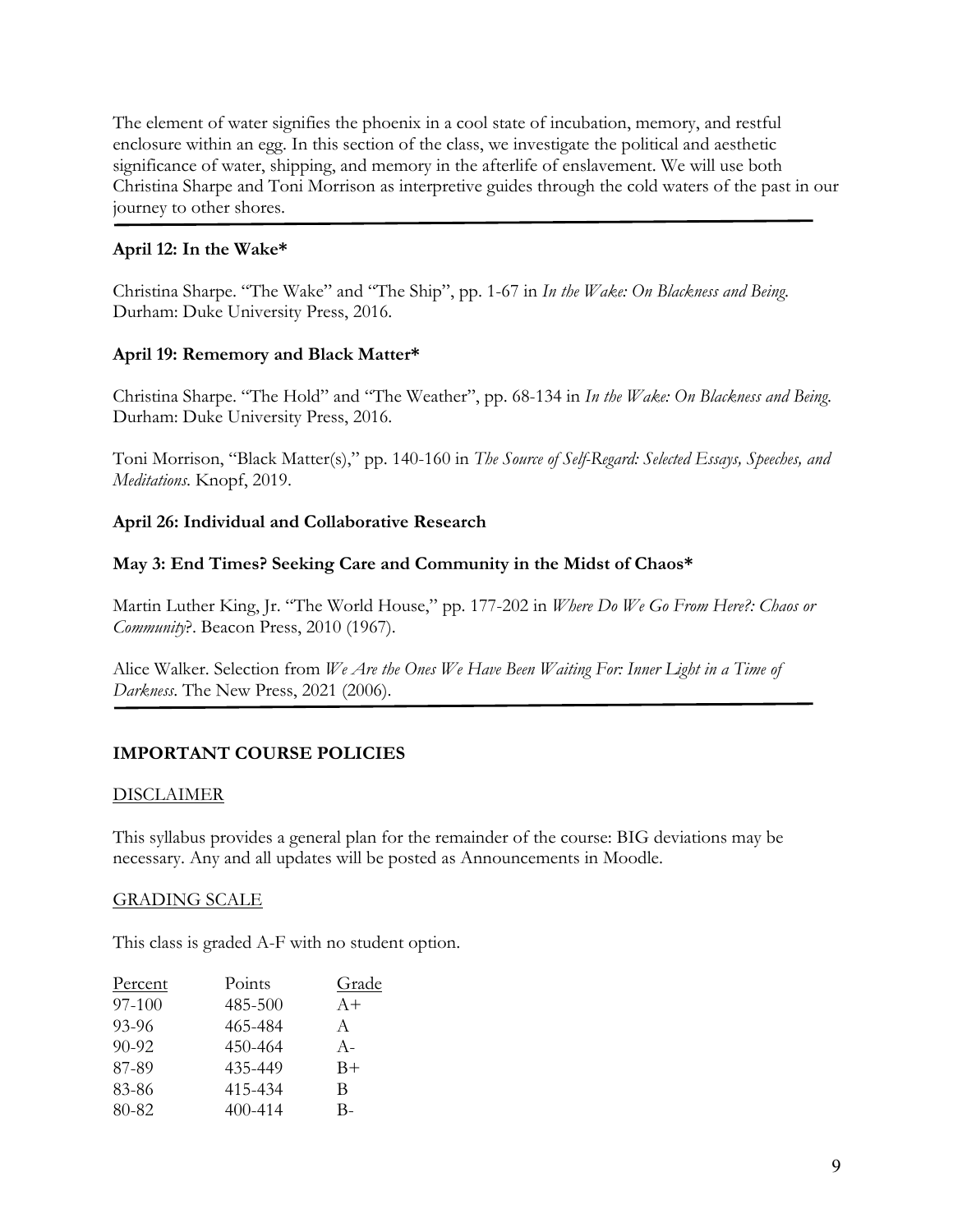| 77-79     | 385-399 | C+   |
|-----------|---------|------|
| 73-76     | 365-384 | C    |
| 70-72     | 350-364 | $C-$ |
| $67 - 69$ | 335-349 | $D+$ |
| 63-66     | 315-334 | D    |
| $60-62$   | 300-314 | D-   |
| 57-59     | 285-299 | $E+$ |
| 53-56     | 265-284 | E,   |
| $50 - 52$ | 250-264 | Е-   |
| $< 50\%$  | < 2.49  | F    |

# LATE WORK

Under the uncertainties of the COVID-19 pandemic, I will remain flexible about any outstanding work and deadlines. Do your best to turn in your assignments on time so that you can avoid incompletes. If you enter a situation that impairs your ability to stay on track, please reach out to me for support and counsel.

### USING MOODLE

I make use of the "Announcements" feature to communicate with the entire class about class cancellations, illness, etc. It is your responsibility to monitor Moodle on a regular basis for any important announcements. My understanding is that Moodle will email you automatically when there is an announcement. You will also use Moodle to submit all of your work.

#### WESLEYAN'S HONOR CODE

I treat all forms of academic honesty with the utmost seriousness and *strongly* encourage you to comply with Wesleyan's Honor Code which you can review within the student handbook (http://www.wesleyan.edu/studentaffairs/studenthandbook/20152016studenthandbook.pdf) Violations of the Honor Code may result in an F in the course and possible academic and disciplinary action. All violations will be reported without exception.

### DISABILITY RESOURCES

Wesleyan University is committed to ensuring that all qualified students with disabilities are afforded an equal opportunity to participate in and benefit from its programs and services. To receive accommodations, a student must have a documented disability as defined by Section 504 of the Rehabilitation Act of 1973 and the ADA Amendments Act of 2008, and provide documentation of the disability. Since accommodations may require early planning and generally are not provided retroactively, please contact Disability Resources as soon as possible. If you believe that you might need accommodations for a disability, please contact Dean Laura Patey in Disability Resources, located in 021 North College or call 860-685-5581 for an appointment to discuss your needs and the process for requesting accommodations.

### COURSE EVALUATION